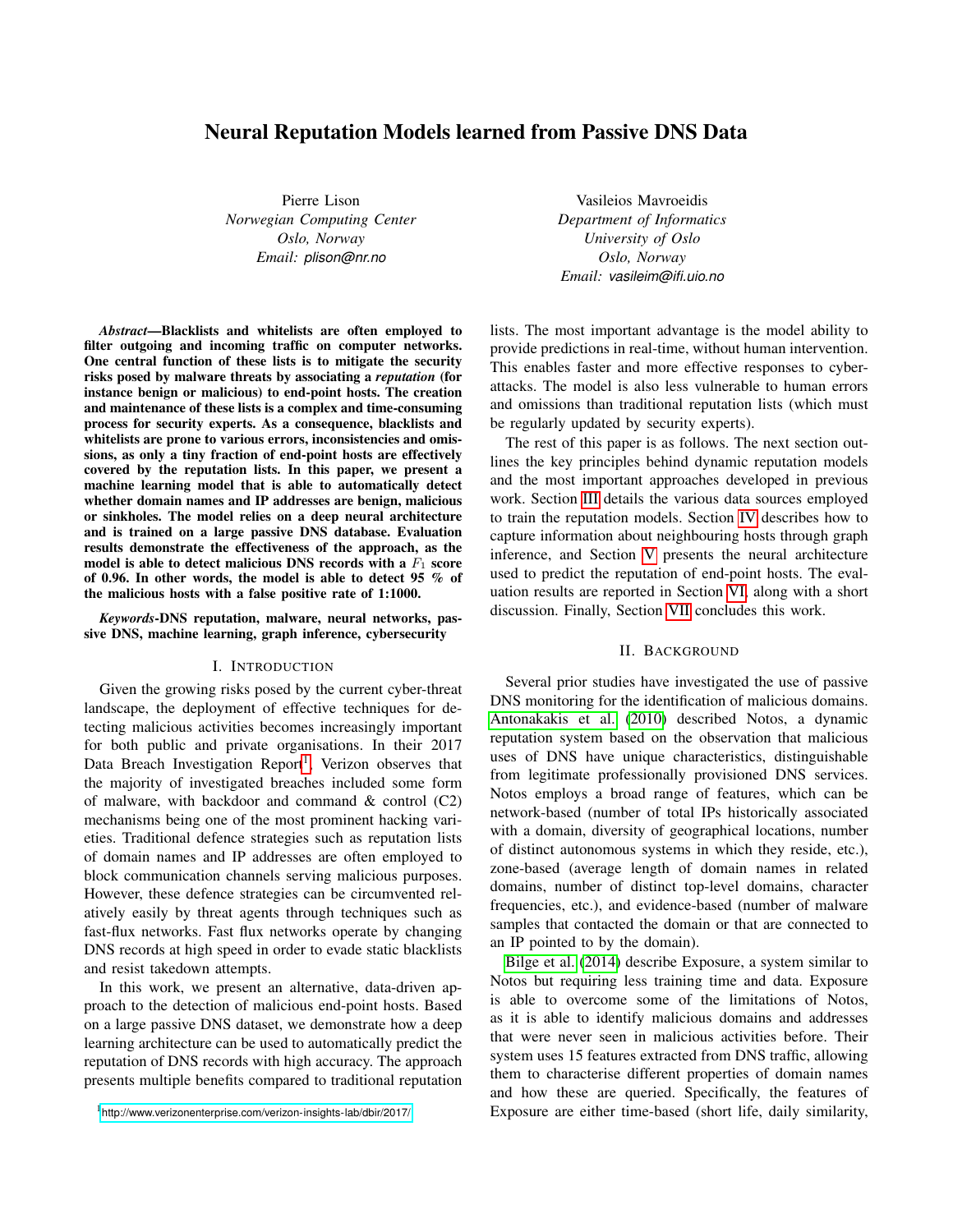repeating patterns, access ratio), DNS answer-based (number of distinct IP addresses, number of distinct countries, number of domains sharing the IP address, reverse DNS query results), TTL value-based (average TTL, standard deviation of TTL, number of distinct TTL values, number of TTL change), and domain name-based (percentage of numerical characters and normalised length of the longest meaningful substring). In a real world evaluation of 2 weeks, their system identified 3000 previously unknown malicious domains without generating any false positive.

In contrast to Notos and Exposure, which both rely on monitoring traffic from local recursive DNS servers, the Kopis system [Antonakakis et al.](#page-9-2) [\(2011\)](#page-9-2) uses passive DNS data aggregated at the upper levels of the DNS hierarchy and can detect malware domains even when no IP reputation information is present, by analysing global DNS query resolution patterns. Kopis divides the monitored data streams into epochs and summarises the DNS traffic for a given domain name at the end of each epoch by computing a number of statistical features, such as the diversity of the IP addresses associated with the recursive DNS servers that queried a specific domain, the relative volume of queries from querying recursive DNS servers, and historic information related to the IP space pointed to by the domain.

[Khalil et al.](#page-9-3) [\(2016\)](#page-9-3) argue that many local features used in detecting malicious domains, such as domain name and temporal patterns tend to be relatively brittle and allow attackers to take advantages of these features to evade detection. To address this issue, they developed graphs reflecting the global associations among domains and IPs, and they proposed a path-based mechanism to derive a malicious score at each domain based on their topological connection to known malicious domains.

[Peng et al.](#page-9-4) [\(2017\)](#page-9-4) proposed a malicious domain detection method focusing on domains that are not resolved to IP addresses directly, but only appear in DNS CNAME records, based on the idea that the domains connected by CNAME resource records share intrinsic relations and are likely to be similar to one another. However, the authors observe that there exists scenarios where a domain is CNAMEd by many other malicious domains but itself is still benign. Their approach relies on a graph-based inference technique that summarises the global association for each domain and belief propagation to compute the malicious marginal probability for each node based on its global associations with other known malicious and benign domains. Their experimental results show that their proposal can effectively uncover the malicious domains omitted by previous works based on passive DNS relying only on A records.

Finally, [Watkins et al.](#page-9-5) [\(2017\)](#page-9-5) proposed a semi-supervised machine learning approach to filter out non-malicious domains in passive DNS data. Their approach relies on clustering algorithms to cluster around the DNS-name based, TTLvalue based, and DNS query answer-based behaviour of known malicious domains that become the reduced dataset of suspicious results.

Passive DNS data can also contribute to the identification of malicious domains generated by domain generation algorithms (DGAs). [Antonakakis et al.](#page-9-6) [\(2012\)](#page-9-6) describe a technique to detect DGAs based on the idea that bots from the same botnet (same DGA) will generate similar nonexistent domain traffic ("NXDomain"). Using a combination of clustering and classification algorithms combined with real-word DNS traffic, the authors were able to discover twelve DGAs (half were variants of known DGAs and the other half new DGAs that have never been reported before). [Zhou et al.](#page-9-7) [\(2013\)](#page-9-7) presented a DGA-detection approach based on NXDOMAIN (non-existent domain) traffic. Their approach is based on the idea that every domain name in the domain group generated by one botnet using DGAs is often used for a short period of time (active time) and has similar life and query style. In addition, they group domain names by creating clusters with the same second- and thirdlevel domains and IP addresses, and calculate domain access similarity (life time span and visit time patterns) for each group to output a suspicious DGA-domain name list.

This paper extends the approach developed by [Anton](#page-9-0)[akakis et al.](#page-9-0) [\(2010,](#page-9-0) [2011,](#page-9-2) [2012\)](#page-9-6) in several directions. Most importantly, we adopt a neural approach to the problem of predicting the reputation of a given domain name or IP address. The use of deep neural architectures provides several important benefits compared to traditional, "shallow" machine learning techniques, such as the ability to capture complex patterns in the domain names (using recurrent neural networks) and handle sparse features (such as the geolocation of IP addresses) through embeddings. This reliance on neural models substantially reduce the need for handcrafted feature engineering while providing state-of-theart classification results. Another contribution of this paper, inspired by the work of [Peng et al.](#page-9-4) [\(2017\)](#page-9-4); [Watkins et al.](#page-9-5) [\(2017\)](#page-9-5), is the use of graph-based features to exploit relations between neighbouring domain names and IP addresses.

## III. DATASET

# <span id="page-1-0"></span>*A. Passive DNS*

The passive DNS data used in this work was kindly provided by Mnemonic<sup>[2](#page-1-1)</sup>. The raw dataset consists of 567 million aggregated DNS queries collected over a period of four years. Each entry is defined by the following variables:

- A record type (the most common DNS records in this dataset are A, CNAME, AAAA or PTR records)
- A recorded query
- An answer to the above query
- A Time-to-Live (TTL) value for the query-answer pair
- A timestamp for the first occurrence of the pair
- A timestamp for the last occurrence of the pair

<span id="page-1-1"></span><sup>2</sup>https://passivedns.mnemonic.no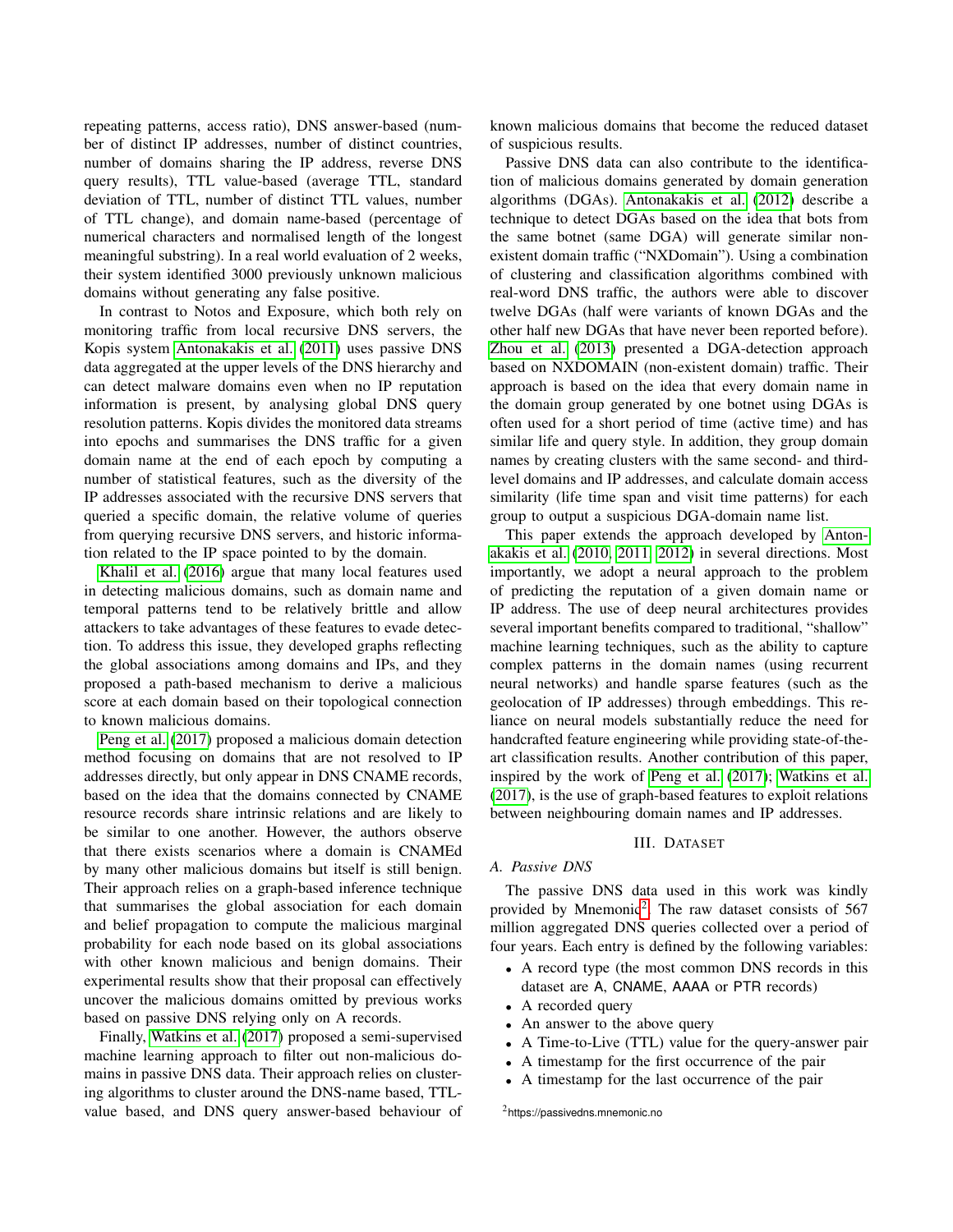• The total number of occurrences of the pair during the period the data was collected.

The majority of the DNS entries are A records – that is, records mapping domain names to their corresponding IP addresses. There is a total of 476 million A records in the dataset (84 % of the total number of entries). There is also about 63 million CNAME records (11 % of the total), whose function is to provide aliases between domain names. The remaining records are made of AAAA records (4 % of the total) and PTR records (1 % of the total). For the purpose of this paper, we shall focus on the A, AAAA and CNAME records and discard the other entries, as they are not directly relevant to the reputation of domain names and IP addresses.

Based on A and AAAA records, we extract the following information for each distinct  $\langle$  domain, IP address $\rangle$  record:

- The domain name, divided in top-level and second-level domains and optionally a subdomain ;
- The IP address, either in IPv4 or IPv6;
- The number of TTL changes observed for this pair ;
- The minimum TTL value observed for this pair ;
- The total number of queries for the pair.

This extraction process results in a total of 171 million distinct domain names and 17 million IP addresses. Each domain name is resolved to an average of 2.21 IP addresses, with a large standard deviation  $\sigma = 18.3$ . This large standard deviation is due to the fact that some domains are resolved to several thousand IP addresses. Similarly, each IP address is hosting an average of 22.6 domain names, again with a large standard deviation  $\sigma = 1864$  (some IP addresses are used by as many as two million domain names).

In complement to this dataset of  $\langle$  domain, IP address $\rangle$ records, a table of domain aliases was also extracted based on the CNAME records present in the passive DNS data. This table was used to compute the number of aliases associated with each domain name and used as a feature for the neural network model presented in Section [V.](#page-5-0)

#### *B. Reputation labels*

To apply supervised learning to the problem of predicting the reputation of domain names and IP addresses, we must associate a portion of the dataset with reputation labels. These reputation labels can fortunately be automatically extracted from existing blacklists and whitelists. The domain names and IP addresses were labelled with 4 reputation values: unknown, benign, malicious or sinkhole.

Table [I](#page-3-0) provides a summary of the most important statistics regarding the dataset used for this work.

## *1) Domain whitelists:*

We downloaded eight snapshots of the Alexa Top 1 million domains (spread from 2010 to 2017), along with similar whitelists such as the top 1 million from Statvoo and Cisco. It should be noted that these rankings only enumerate popular domains and offers no guarantee that the domains are malware-free. However, in practice, malicious domains have a low probability of appearing on these ranked lists, as malware domains are by nature transient and are very unlikely to stay on a top list of popular domains for an extended period of time. These whitelists are subsequently augmented by two whitelists, one from maltrail<sup>[3](#page-2-0)</sup> and one in-house whitelist from Mnemonic.

This extraction process resulted in a list of 4 million domains marked as benign. We applied this list on the passive DNS dataset and were able to label a total of 39 million domains (making up 22 % of the total number of domain names) as benign. This number is higher than the original list of 4M benign domains due to the fact that the passive DNS data contains complete domain names (including subdomains) while whitelists cover only the top and second-level parts of the domain name.

# *2) Domain blacklists:*

The identification of malicious domains in the dataset followed a similar procedure. Three reputable sources were employed:

- 1) The blacklist from maltrail (which is itself a compilation of blacklists obtained from various sources such as alienvault), totalling 1.3 million domains ;
- 2) An in-house domain blacklist provided by Mnemonic with an additional 100 thousand domains ;
- 3) 2.9 million malware domains produced by domain-generating algorithms (DGAs) from DGArchive<sup>[4](#page-2-1)</sup>.

After merging these blacklists into one unified list, we obtained a collection of 4.2 million malicious domains. Upon applying this list on the passive DNS dataset, we find a total of 2.8 million domains labelled as malicious.

In addition, blacklists also provide succinct information about the type of malicious activity associated with the domain (spam, fishing, malware, etc.) along with a confidence level (for instance, many blacklists include the word "suspicious" when the the domain is not confirmed malicious). Based on these descriptions, we enriched the reputation labels with a *malicious category* (comprising 454 distinct classes) and a *confidence level* (low or high).

# *3) IP whitelists and blacklists:*

The white- and black-lists of IP addresses are extracted from existing lists provided by maltrail and from an in-house list from Mnemonic. This resulted in a list of 69 thousand benign IP addresses (or sub-networks) and 210 thousand malicious IP addresses (or sub-networks). These two lists were then applied on the IP addresses from the passive DNS data, leading to 54 thousand IP addresses labelled as benign (0.33 %) and 1.2 million IP addresses labelled as malicious (7.5 %). Using an approach similar to the

<span id="page-2-0"></span><sup>3</sup><https://github.com/stamparm/maltrail>

<span id="page-2-1"></span><sup>4</sup><https://dgarchive.caad.fkie.fraunhofer.de/>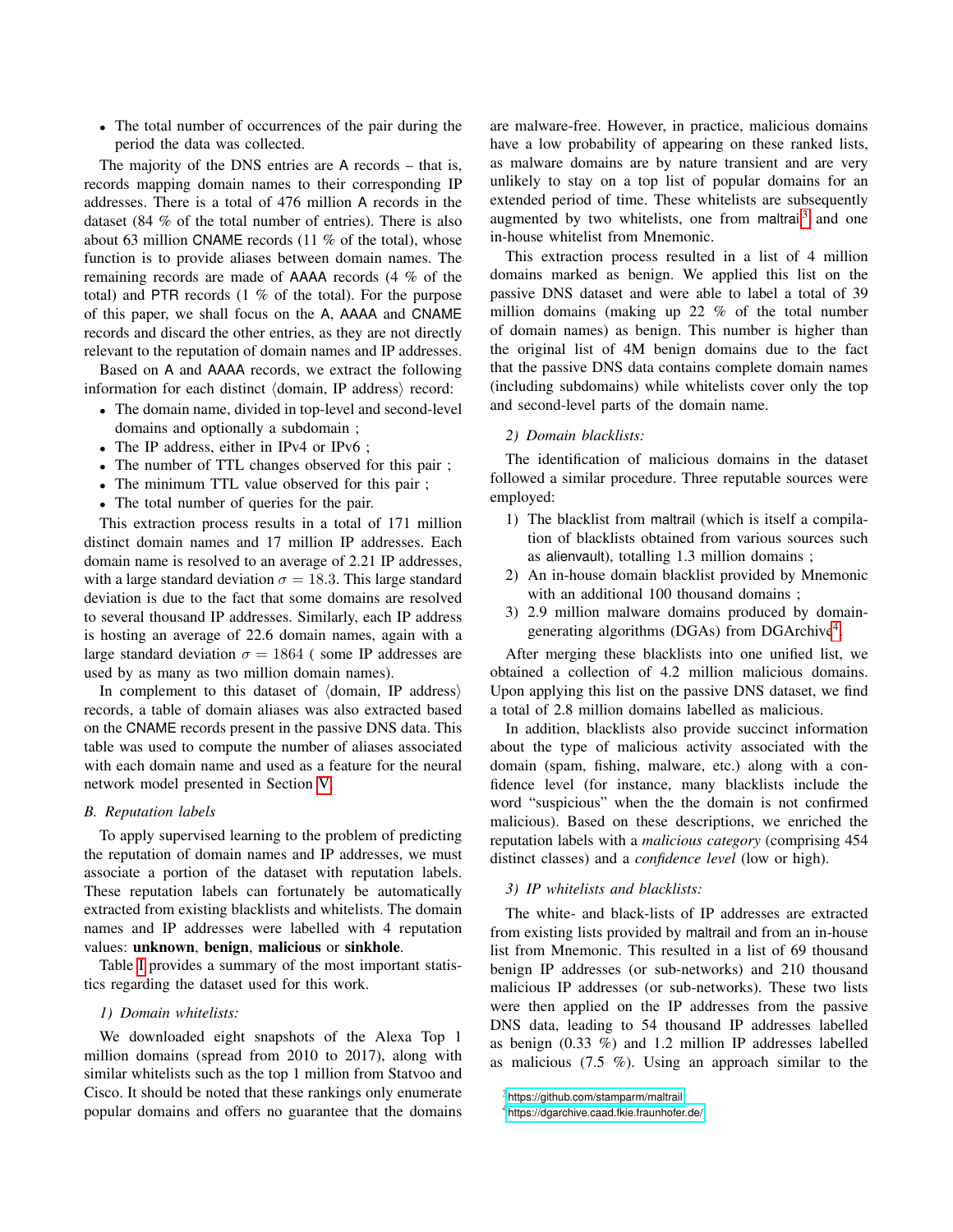<span id="page-3-0"></span>

| <b>Description</b>                                                | <b>Number of occurrences</b> |                  |
|-------------------------------------------------------------------|------------------------------|------------------|
| Number of distinct domain names                                   | 171 106 318                  |                  |
| Number of <i>benign</i> domains                                   | 38 811 436                   | $(21.65\%)$      |
| Number of <i>malicious</i> domains                                | 2 903 996                    | $(1.62\%)$       |
| of which marked as high confidence                                | 1 545 902                    | (53 % of above)  |
| Number of <i>sinkhole</i> domains                                 | 14858                        | $(0.008\%)$      |
| Number of distinct types of malicious domains                     | 454                          |                  |
| Number of distinct IP addresses                                   | 16 768 026                   |                  |
| Number of <i>benign</i> IP addresses                              | 56 636                       | $(0.33\%)$       |
| Number of <i>malicious</i> IP addresses                           | 1 259 214                    | $(7.5\%)$        |
| of which marked as high confidence                                | 16 228                       | (1.3 % of above) |
| Number of <i>sinkhole</i> IP addresses                            | 291                          | $(0.002 \ \%)$   |
| Number of distinct types of malicious addresses                   | 72                           |                  |
| Number of IP addresses with known geolocation and ISP             | 16 715 799                   | $(99.7 \%)$      |
| Number of distinct geolocations covered by the IP addresses       | 127 399                      |                  |
| Number of distinct (ISPs) covered the IP addresses                | 490 945                      |                  |
| Number of distinct $\langle$ domain, IP address $\rangle$ records | 378 171 968                  |                  |
| Number of <i>benign</i> records                                   | 122 177 956                  | $(32.3\%)$       |
| Number of <i>malicious</i> records                                | 9 275 476                    | $(0.26 \%)$      |
| Number of <i>sinkhole</i> records                                 | 201 461                      | $(0.05 \%)$      |
| Average out-degree for domain names                               | 2.21                         | $(std = 18.3)$   |
| Average out-degree for IP addresses                               | 22.6                         | $(stat = 1864)$  |
| Number of $\langle$ domain, domain $\rangle$ aliases              | 40 321 236                   |                  |

Table I: Summary statistics regarding the passive DNS data.

one used for the domain names, the malicious IP addresses were marked as either high confidence (confirmed malware) or low confidence (i.e. suspicious). Only a small fraction (1.3 %) of the IP addresses marked as malicious has high confidence. The remaining parts consist of IP addresses that are not confirmed malicious but are part of networks known for hosting suspicious activities and botnets, as identified by their Autonomous System Number (ASN).

# *4) Sinkholes:*

In addition to benign and malicious reputations, we also labelled some of the domains and IP addresses with a specific label for *sinkholes*. DNS sinkholes intercept DNS requests to known malicious domains and redirects them to benign IP addresses, where it can be further analyzed by experts and/or law enforcement officials [\(Bruneau and](#page-9-8) [Wanner, 2010\)](#page-9-8). Introducing sinkholes as an explicit reputation category (besides benign and malicious) provides us with a useful source of information for the detection of malicious domains. Indeed, the fact that a domain name was at some point redirected to a sinkhole IP address is a strong indication that the domain was associated with a malicious activity in the days or weeks preceding the redirection.

We compiled two small lists of sinkhole domains (54 instances) and sinkhole sub-networks (987 instances) and applied them on the passive DNS dataset, leading to 1.4 thousand domains and 272 IP addresses labelled as sinkhole.

# *5) Reputation of*  $\langle$  *domain, IP address* $\rangle$  *records:*

Although the reputation labels of domain names and IP addresses extracted from white- and blacklists are undeniably useful, they are also prone to errors and inaccuracies. To increase the quality of the training data used for estimating the reputation models, we employed the following procedure to determine the reputation of each record. Let  $R_{dom}$  be the reputation of the domain name and  $R_{ip}$  the reputation of the associated IP address. These reputations can have four possible values: unknown, benign, malicious or sinkhole. The reputation of the  $\langle$ dom, *ip* $\rangle$  record is then defined as:

- 1) If  $R_{dom}$  and  $R_{ip}$  are known and  $R_{dom} \neq R_{ip}$  (in other words, there is a conflict between the reputations of the domain name and its associated IP address), the reputation of the record is marked as unknown.
- 2) If  $R_{dom} = R_{ip}$ , the reputation of the record is labelled with the same reputation.
- 3) If either  $R_{dom}$  or  $R_{ip}$  is unknown and the other reputation is marked as high confidence, the reputation of the record is labelled with this reputation.
- 4) In all remaining cases (i.e. when the two reputations are either unknown or marked as being of low confidence), the reputation is marked as unknown.

#### *C. Geolocation*

An important factor influencing the reputation of IP addresses is their geographical location and Internet Service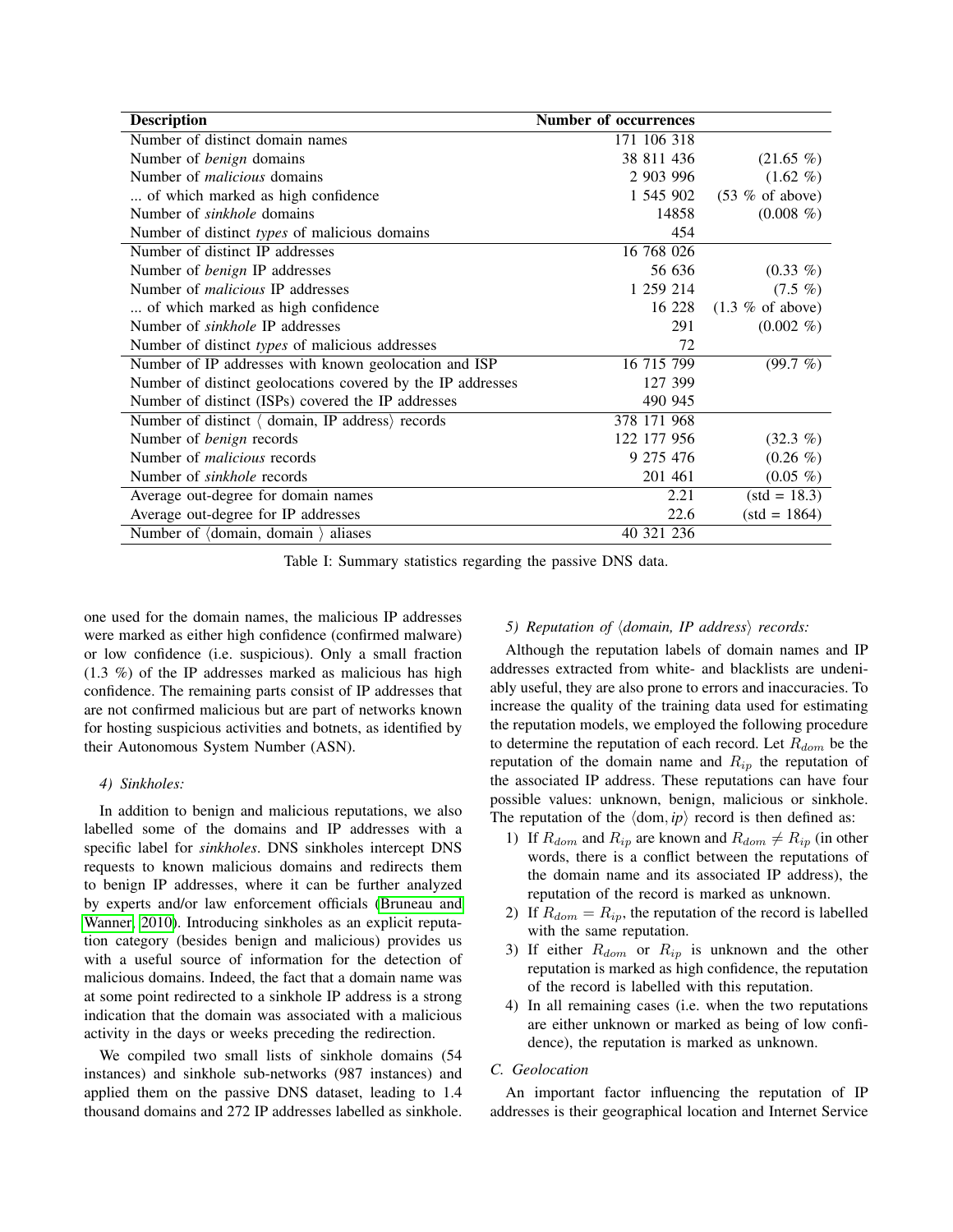<span id="page-4-3"></span>

Figure 1: Illustration of a bipartite graph extracted from passive DNS data. Green circles indicate a benign reputation, red circles a malicious reputation, and blue circles an unknown reputation.

Provider (ISP). In order to exploit this intelligence source, we acquired a large dataset of IP geolocations<sup>[5](#page-4-1)</sup> and used it to annotate the IP addresses with both a *geoname* identifier and the name of their ISP. 99.7 % of the IP addresses could be annotated using this dataset.

The GeoNames database<sup>[6](#page-4-2)</sup> covers over 11 million placenames. The resolution of these placenames is quite finegrained, sometimes as precise as city blocks. Each geoname identifier is provided with various geographical information, such its country, state or province, city, longitude and latitude. More than 127 thousand distinct placenames and 490 thousand distinct ISPs were found to be associated with the IP addresses present in the passive DNS data.

# IV. GRAPH INFERENCE

<span id="page-4-0"></span>As detailed in [Deri et al.](#page-9-9) [\(2013\)](#page-9-9), DNS traffic can be represented as a large graph, more precisely as a *bipartite graph*. A bipartite graph is a graph whose vertices can be divided into two disjoint and independent sets such that every edge connects one vertex from the first set with one vertex from the second set. In our case, the first set corresponds to the domain names, and the second set corresponds to IP addresses. Figure [1](#page-4-3) illustrates such a bipartite graph structure. We focus here on <sup>A</sup> and AAAA records, which are the most important source of information regarding the reputation of domain names and IP addresses. The inclusion of CNAME records of domain aliases in the graph is of course possible but would increase the complexity of the inferential process by breaking the bipartite structure of the graph.

The graph structure can provide important clues about the reputation of a given record. For instance, in Figure [1,](#page-4-3) the reputation of the domain name abc.xyz is unknown. However, one of its IP addresses is connected to another domain name (www.google.com) which is known as benign. Similarly, the IP address 64.202.189.170 has an unknown reputation, but is connected to a domain name that was itself connected to an IP address marked as malicious. The reputation of a given node (domain name or IP address) may therefore be influenced by the reputation of its neighbours in the bipartite graph. This influence is inversely proportional to the distance between the neighbour and the node (the closer the node, the larger the influence).

Extracting the local neighbours of all nodes in the graph and aggregating their reputation is, however, far from trivial due to the sheer size and connectedness of the passive DNS dataset. A naive traversal of the graph is not scalable, as it may take weeks or months to complete. An alternative approach is to split the nodes in subgroups and run a separate traversal algorithm for each subgroup in parallel. However, this parallelisation is difficult in practice due to the large memory requirements necessary for storing the bipartite graph and the associated reputations of each node.

The approach taken is this work is to rely on graph theory and represent the bipartite graph as a large, sparse  $|D| \times |I|$ matrix R, where  $|D|$  is the number of distinct domain names and  $|I|$  the number of distinct IP addresses in the dataset. This matrix is called an *adjacency matrix*. Each cell  $(d, i)$ in the matrix has only two possible values: 1 if there exists a record between the domain  $d$  and the IP address  $i$  in the dataset, and 0 otherwise. This matrix is very sparse, as only a tiny fraction of the potential combinations of domain names and IP addresses actually exists as records.

Based on this matrix, determining the neighbours at distance  $k$  can be expressed through matrix multiplication. The distance between nodes is expressed in terms of number of edges in the bipartite graph – for instance, www.google.com and abc.xyz have a distance of 2. To find all neighbours of domain names at distance 2, we compute the product of the adjacency matrix with its transpose, take its sign function (to reduce all positive integers to 1), and remove the diagonal (to avoid counting the node as its own neighbour):

$$
N_{k=2} = \text{sign}(R \cdot R^T) - I_{|D|}
$$
 (1)

<span id="page-4-1"></span><sup>5</sup><https://db-ip.com/db/>

<span id="page-4-2"></span><sup>6</sup><http://www.geonames.org>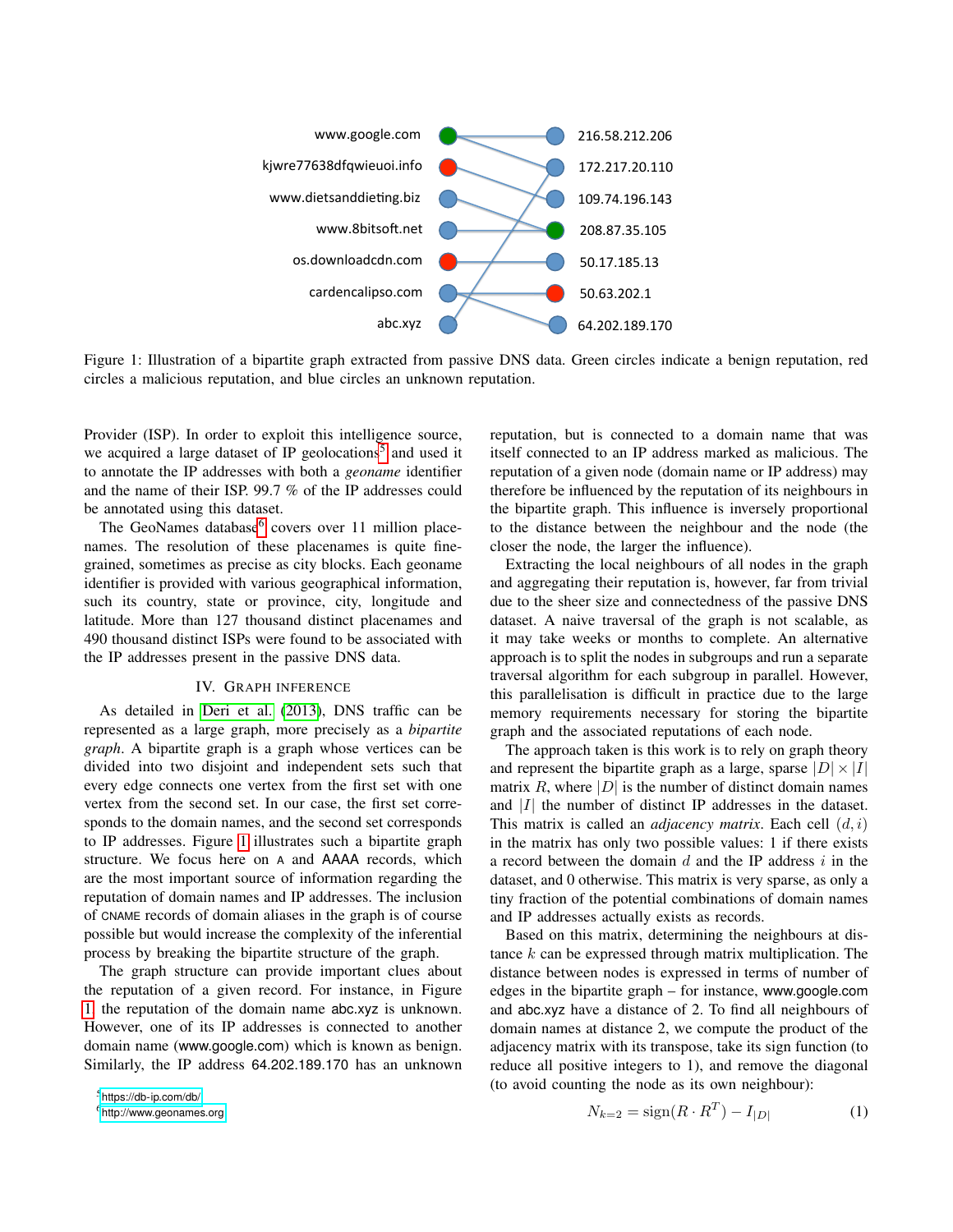where  $sign$  is the sign function and  $I_{|D|}$  is the identity matrix. The  $N_{k=2}$  matrix is in this case a  $|D| \times |D|$ matrix where each  $(d_1, d_2)$  cell has a value 1 if  $d_1$  and  $d_2$  are separated by exactly 2 edges (and  $d_1 \neq d_2$ ), and 0 otherwise. More generally, the neighbours of domain names at distance  $k$  can be calculated through a sequence of  $k$ matrix multiplications:

$$
N_k = \text{sign}(\underbrace{R \cdot R^T \cdot R \cdot R^T \cdot \ldots}_{k \text{ matrix multiplications}}) - I_{|D|}
$$
 (2)

Based on this neighbour matrix  $N_k$ , calculating the number of malicious neighbours at a distance  $k$  of the domain names can also be computed through algebraic manipulations. Given the bipartite nature of the graph, we know that if  $k$  is an even number, all neighbours at a distance  $k$  will also be domain names, while if  $k$  is odd, all neighbours will be IP addresses. Therefore, if  $k$  is even, we create an array M of length  $|D|$  with a value of 1 if the domain is malicious and 0 otherwise. If k is odd, we create a similar array  $M$ of length  $|I|$  with a value of 1 if the IP address is malicious and 0 otherwise. The number of malicious neighbours  $M_k$ a distance  $k$  is then simply provided by:

$$
M_k = N_k \cdot M \tag{3}
$$

The array  $M_K$  will also be of size  $|D|$ , and each position in this array will correspond to a domain name and express the number of malicious nodes at distance  $k$  of this domain.

The same calculations can be employed to calculate the number of benign or sinkhole neighbours. To optimise these matrix operations (and limit the memory usage), we represent the matrix  $R$  using a sparse matrix format (compressed sparse row), and rely on high-performance matrix-matrix and matrix-vector multiplications [\(Williams et al., 2009\)](#page-9-10). To further improve the performance of the matrix products, it is also possible to extract the connected components of the matrix  $R$  (that is, the set of subgraphs that are isolated from one another) and then perform separate calculations in each.

Once the reputations of neighbouring nodes is calculated, they can be used as features for the machine learning model, as described in the next section.

## V. NEURAL MODEL

<span id="page-5-0"></span>The neural model learns to classify  $\langle$  domain name, IP address) records into three categories: **benign**, **malicious** and sinkhole. Several types of features can be exploited for this classification task, including both numerical features, categorical features and one sequence (the characters making up the domain name). The list of features used as inputs to the neural model is provided in Table [II.](#page-6-1)

Numerical features include values such as the number of TTL changes, the lifespan of the record or the number of malicious neighbours at distance 2. As the range of possible values for some of these features can be large, the feature values are rescaled (by removing the mean and scaling to unit variance) before being fed to the neural model.

Categorical features encompass values such as the ISP associated with the IP address or the Top-Level Domain (TLD) of the domain. While these features can be very informative for the classification, their inclusion in the neural model is far from straightforward, as the number of possible classes for most categories is very large. There is for instance over 490K distinct ISPs in the database. A "one-hot encoding" of these features is therefore not directly applicable. A more scalable approach, which is used in the neural architecture developed in this paper, is to use learnable embeddings to convert each category into a dense vector [\(Goldberg,](#page-9-11) [2016\)](#page-9-11). One advantage of embedding models is their ability to express similarities between categories – for instance, the vector for the TLD "nl" might be closer in vector space to the TLD "de" than to "cn", since the distributional properties of Dutch domains are expected to be more similar to German domains than Chinese ones. These embeddings are learned simultaneously with the rest of the neural model.

Finally, the domain name needs to be accounted for in a specific manner due to its sequential structure. The sequence of characters making up the domain name can be a very useful source of information for predicting the reputation of the domain, as many malicious domains are generated by socalled domain-generating algorithms and have distributional patterns that are different from real domain names.

The sequential structure of the domain can be captured by a recurrent layer, for instance with LSTM or GRU units [\(Goodfellow et al., 2016\)](#page-9-12). Such a recurrent layer operates by incrementally updating a hidden state (expressed as a fixedsize vector) based on the sequence of inputs – in this case, the characters making up the domain name. Each unit in this recurrent layer takes as input one character and the previous state, and outputs an updated vector representing the state of the sequence so far. Once the last character is processed, the final output vector is used to predict whether the domain is likely to have been generated by a malware. This subnetwork is trained separately from the rest of the architecture (since it can be directly estimated from a dataset of malware domains). Due to space constraints, we do not present the details of this part of the architecture in the present paper, but refer to [Lison and Mavroeidis](#page-9-13) [\(2017\)](#page-9-13) for details.

The complete neural architecture is illustrated in Figure [2.](#page-7-1) The network comprises both numerical, categorical and sequential features. Categorical features are converted into low-dimensional embeddings, and the characters making up the domain name are fed into a recurrent network that outputs a probability value expressing whether the domain is likely to be malware-generated. The numerical features, embedding vectors and probability value from the recurrent network are then combined and fed into two dense feedforward layers (with rectified linear units as activation function). The output of the second dense layer is then applied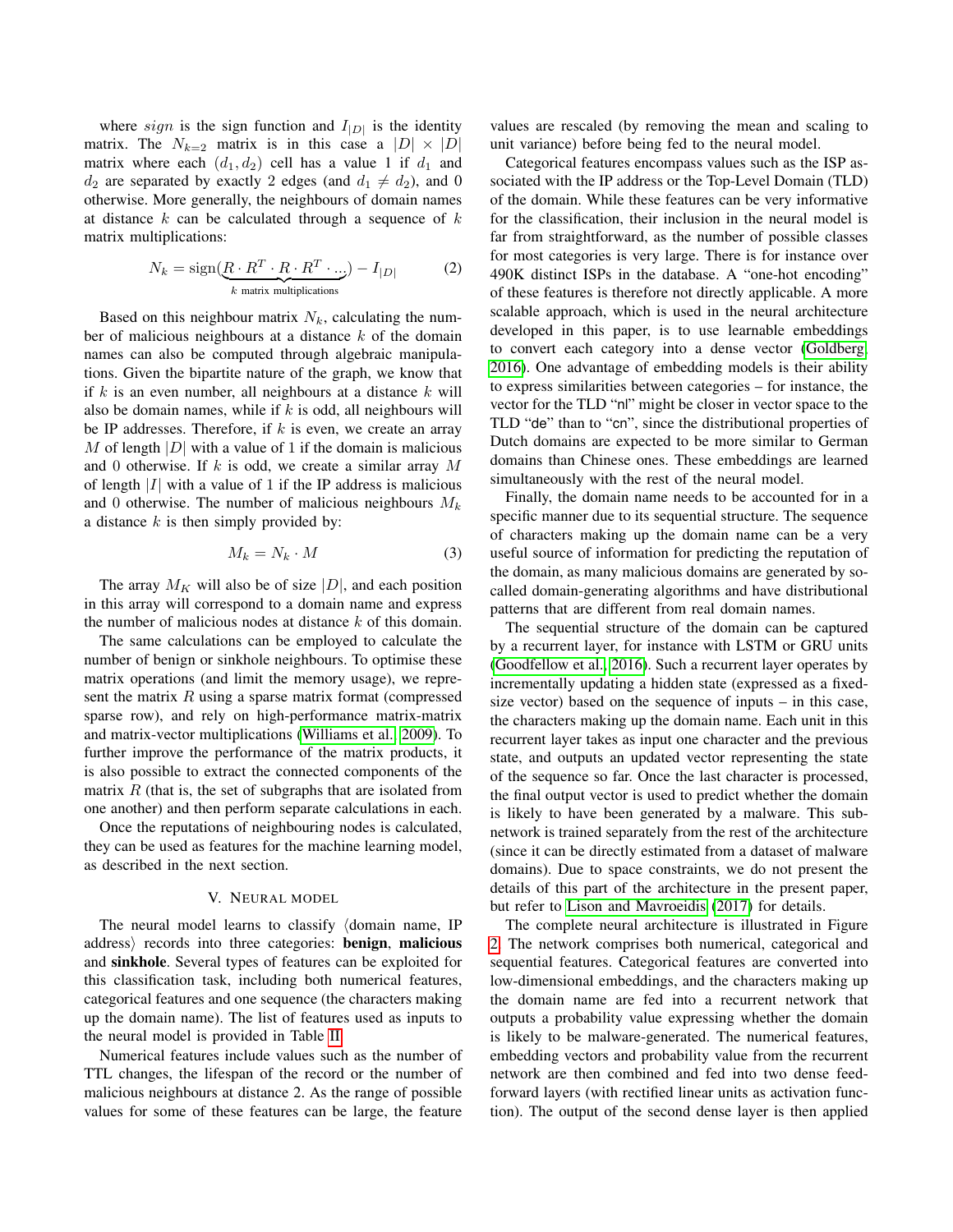# <span id="page-6-1"></span>Numerical features:

| nb_queries                       | Total nb. of queries observed in the passive DNS data for the $\langle$ domain, IP address $\rangle$ pair |
|----------------------------------|-----------------------------------------------------------------------------------------------------------|
| min_ttl                          | Minimum TTL value for the pair                                                                            |
| ttl_changes                      | Nb. of change of TTL values for the pair                                                                  |
| lifespan                         | Time (in seconds) elapsed between the first and the last observation of the pair                          |
| nb_domain_queries                | Total nb. of queries for the domain (aggregated over all IP addresses resolved to it)                     |
| domain lifespan                  | Time (in seconds) elapsed between the first and the last observation of the domain                        |
| domain inactivity                | Time (in seconds) elapsed since the last observation of the domain                                        |
| nb_ips                           | Nb, of distinct IP addresses that have been resolved to the domain                                        |
| nb_locations                     | Nb. of distinct geolocations (identified by geoname identifier) where the domain was resolved             |
| nb_isps                          | Nb. of distinct Internet Service Providers where the domain was resolved                                  |
| nb_countries                     | Nb. of countries where the domain was resolved                                                            |
| nb aliases                       | Nb. of aliases for the domain                                                                             |
| nb_address_queries               | Total nb. of queries observed for the IP address (aggregated over all domains resolving to it)            |
| address lifespan                 | Time (in seconds) elapsed between the first and the last observation of the IP address                    |
| ranking domain                   | Average ranking of the domain in Alexa rankings                                                           |
| is_ranked                        | 1 if the domain is ranked on Alexa, else 0                                                                |
| nb domains                       | Nb. of domains resolved to this IP address                                                                |
| $nb\_neighbours(d)$              | Nb. of records at distance $d$ of the current record                                                      |
| $nb\_benign\_neighbourg(d)$      | Nb. of records marked as benign and at distance $d$ of the current record                                 |
| $nb$ malicious neighbours( $d$ ) | Nb. of records marked as malicious and at distance $d$ of the current record                              |
| nb sinkhole neighbours $(d)$     | Nb. of records marked as sinkhole and at distance $d$ of the current record                               |
| <b>Categorical features:</b>     |                                                                                                           |
| city                             | City associated with the geolocation of the IP address                                                    |
| country                          | Country associated with the geolocation                                                                   |
| stateprov                        | State or province associated with the geolocation                                                         |
|                                  |                                                                                                           |

| stateprov                            | State or province associated with the geolocation |
|--------------------------------------|---------------------------------------------------|
| geoname id                           | Geoname identifier for the IP address             |
| ip 2bytes                            | First 2 bytes of the IP address                   |
| isp id                               | Internet Service Provider for the IP address      |
| suffix                               | Top-level domain of the domain name               |
| $\mathbf{C}$ a constant $\mathbf{C}$ |                                                   |

# Sequence:

domain Domain name of the record (sequence of characters)

Table II: Feature set used for the predicting the reputation of  $\langle$  domain, IP address $\rangle$  records.

to produce a probability distribution over the three possible reputation labels (benign, malicious or sinkhole).

# VI. EVALUATION

<span id="page-6-0"></span>We report in this section the experimental results obtained when evaluating the classification performance of the neural network. For this evaluation, we used the full set of 378M records extracted from the passive DNS database. The dataset was split at random into 10 folds, 9 folds being used for training and 1 fold being held-out for testing.

The neural models were trained on GPU-accelerated hardware (with a training time of 6-8 hours) using a batch size of 128 and two passes on the training set. Adam was employed as optimisation algorithm [\(Kingma and Ba, 2014\)](#page-9-14). The dimension of the embeddings was set to 16, and the maximum length of the domain name was capped to 50 characters. Rectified linear units were used as activation function for the hidden layers.

The evaluation results are provided in Table [III.](#page-8-0) The first row represents a weak baseline using a single feature: the total number of domain queries. This baseline model classifies the record as malicious if its domain has less than 10 queries in the passive DNS dataset, and classifies it as benign otherwise. As we can see, the neural models achieve better results than "shallow" logistic regression models without hidden layers. Furthermore, all feature types (numerical features, rankings, graph-based features, categorical features and domain name) seem to contribute positively to the classification performance. The empirical results are consistent with the findings from [Antonakakis](#page-9-0) [et al.](#page-9-0) [\(2010\)](#page-9-0) who reported a true positive rate of 97 % given a false positive rate of 0.38 %. These rates are, however, not directly comparable as they are evaluated on different datasets (collected at different time periods).

We can improve the model performance even further by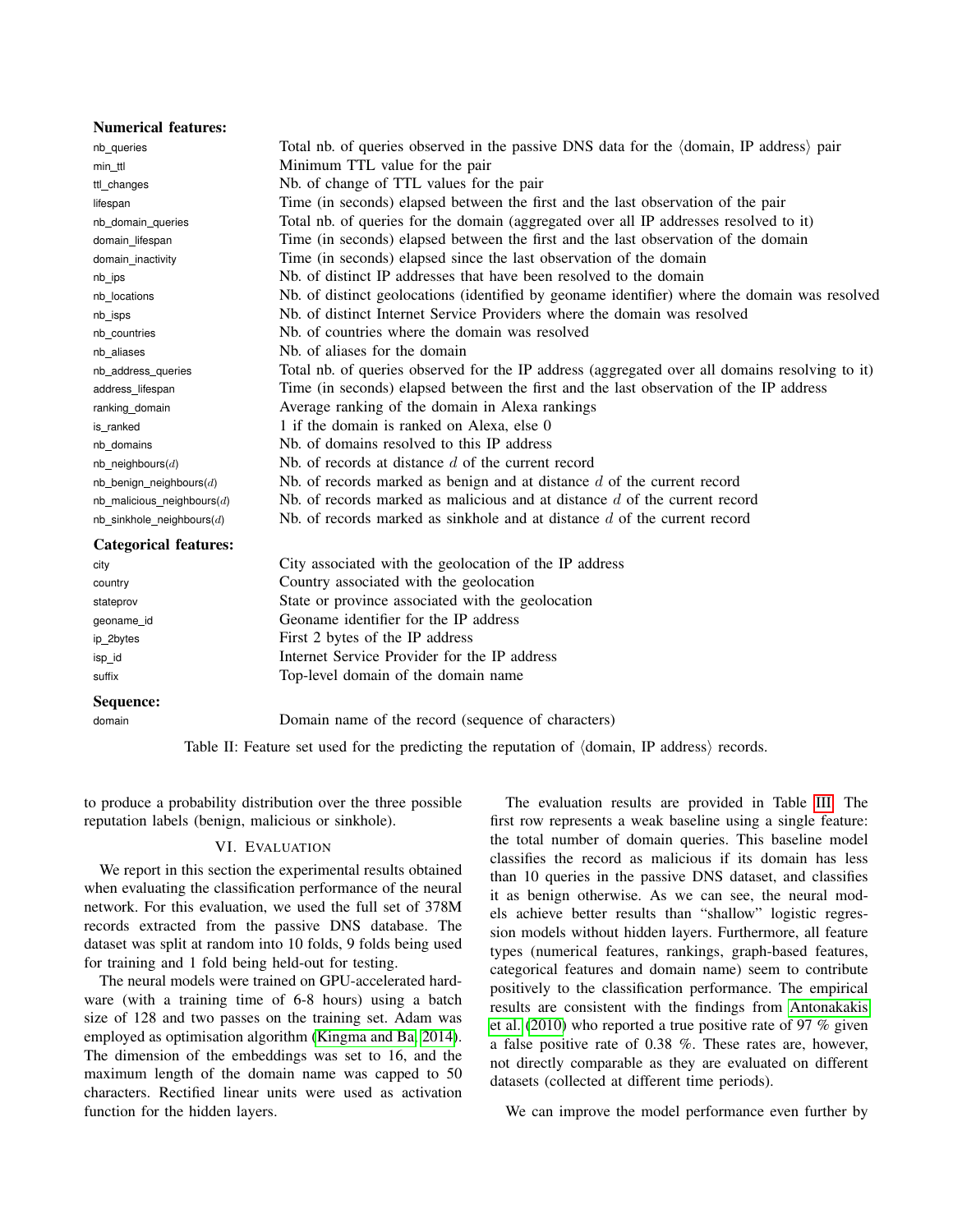<span id="page-7-1"></span>

Figure 2: Neural architecture for predicting the reputation of a  $\langle$  domain, IP address $\rangle$  record. The network takes both numerical, categorical and sequential (domain) features as inputs. The categorical features are first converted into lower-dimensional dense embeddings (one per feature). The domain name is fed into a recurrent network (with Gated Recurrent Units) and outputs a prediction on whether the domain is likely to be generated by malware. The numerical features, embeddings and probability value are then fed into two dense feed-forward layers. Finally, the output of the second dense layer is used to produce a probability distribution over the possible reputations.

applying the model in several passes, in a semi-supervised learning fashion [\(Chapelle et al., 2010\)](#page-9-15). As described in Section [III,](#page-1-0) only one third of the records are annotated with a reputation label. The remaining two thirds are therefore ignored by the reputation models. It is, however, possible to exploit this unlabelled data to yield better predictions. Once a neural model has been trained on the labelled records, it can be applied on the full dataset of 378 million records in order to obtain, for each record, a probability distribution over the three reputation classes. These predicted reputations can be subsequently employed to recompute the values of the graph-based features (i.e. the numbers of neighbouring nodes at distance d that are benign, malicious or sinkholes), and a new neural model can be trained on the basis of these updated features. The classification results of this second model are shown in the last row of Table [III,](#page-8-0) and constitute the best performance on the held-out test set.

As shown in Figure [2,](#page-7-1) the last layer of the neural model outputs a full probability distribution over possible reputation labels for each input. In other words, the trade-off between recall and false positive rate can be easily adjusted by modifying the threshold with which we decide to classify a record as benign, malicious or sinkhole. This trade-off can be plotted using a ROC curve, shown in Figure [3.](#page-9-16) One can also interpret the classification performance in terms of recall (also called true positive rate) that can be achieved given a fixed false positive rate. For the best performing model (a neural model with 3 hidden layers each of dimension 1024, all input features and two learning passes), we achieve a recall for the detection of malicious records of 0.74 for a false positive rate of 1:100K, 0.86 for a 1:10K, 0.92 for 1:1000, 0.97 for 1:100 and 0.99 for 1:10.

## VII. CONCLUSION

<span id="page-7-0"></span>This paper presented a novel machine learning approach to the problem of predicting the reputation of domain names and IP addresses. The approach relies on a deep neural architecture combining a broad range of features related to the properties and relational structure of the DNS records. The model is trained on a large dataset extracted from passive DNS monitoring. To our knowledge, this paper is the first one to investigate the use of deep neural networks for the development of dynamic reputation models. The evaluation results presented in Section [VI](#page-6-0) demonstrate that the model is able to predict whether a DNS record is benign, malicious or a sinkhole with high accuracy.

Future work will focus on online learning strategies for the reputation models. Passive DNS data and reputation lists are indeed regularly updated, and the model should be able to reflect these changes without needing to retrain its parameters from scratch. Online learning strategies will necessitate both efficient ways of performing graph inference on an continuously evolving graph as well as the use of incremental learning algorithms.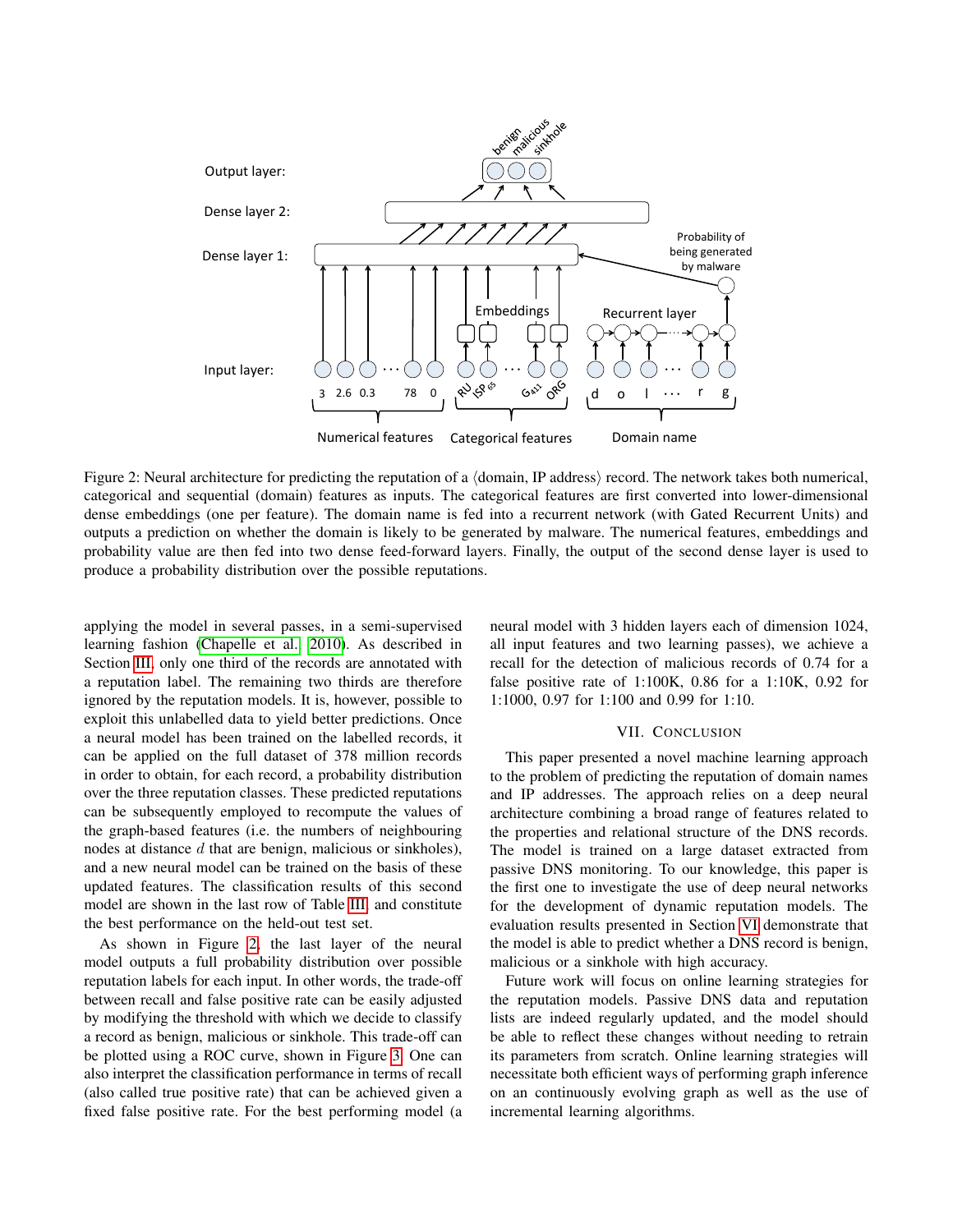<span id="page-8-0"></span>

| Model                                        | Inputs               |                                           |                  |                                                                                                                                                                                                                                                                                                                                                                                                                                                                                                                                                                                                                                                |                 | Malicious |                  |                     | Sinkhol                  |                   | Accuracy     | AUC   |
|----------------------------------------------|----------------------|-------------------------------------------|------------------|------------------------------------------------------------------------------------------------------------------------------------------------------------------------------------------------------------------------------------------------------------------------------------------------------------------------------------------------------------------------------------------------------------------------------------------------------------------------------------------------------------------------------------------------------------------------------------------------------------------------------------------------|-----------------|-----------|------------------|---------------------|--------------------------|-------------------|--------------|-------|
|                                              |                      |                                           | Benign<br>R      |                                                                                                                                                                                                                                                                                                                                                                                                                                                                                                                                                                                                                                                | $\sim$          | $\approx$ |                  | $\mathbf{r}$        | $\approx$                |                   |              |       |
| $nb_d$ domain_queries $< 10$                 |                      |                                           |                  |                                                                                                                                                                                                                                                                                                                                                                                                                                                                                                                                                                                                                                                |                 |           |                  |                     | $\overline{0.0}$         |                   |              | 0.603 |
| Logistic regression (no hidden layers)       |                      |                                           |                  |                                                                                                                                                                                                                                                                                                                                                                                                                                                                                                                                                                                                                                                |                 |           |                  |                     |                          |                   |              |       |
| Logistic regression (no hidden layers)       |                      |                                           |                  |                                                                                                                                                                                                                                                                                                                                                                                                                                                                                                                                                                                                                                                |                 |           |                  |                     |                          |                   |              |       |
| Logistic regression (no hidden layers)       |                      |                                           |                  |                                                                                                                                                                                                                                                                                                                                                                                                                                                                                                                                                                                                                                                |                 |           |                  |                     |                          |                   |              |       |
| Logistic regression (no hidden layers)       |                      |                                           |                  |                                                                                                                                                                                                                                                                                                                                                                                                                                                                                                                                                                                                                                                |                 |           |                  |                     |                          |                   |              |       |
| Logistic regression (no hidden layers)       |                      |                                           |                  |                                                                                                                                                                                                                                                                                                                                                                                                                                                                                                                                                                                                                                                |                 |           |                  |                     |                          |                   |              |       |
| Logistic regression (no hidden layers)       |                      |                                           |                  |                                                                                                                                                                                                                                                                                                                                                                                                                                                                                                                                                                                                                                                |                 |           |                  |                     |                          |                   |              |       |
| Logistic regression (no hidden layers)       | Ż                    | 0888338850888890888<br>088833885088889088 |                  | $\begin{array}{r} \Gamma_1 \backslash \overline{\mathcal{A}} \backslash \overline{\mathcal{A}} \backslash \overline{\mathcal{B}} \backslash \overline{\mathcal{B}} \backslash \overline{\mathcal{B}} \backslash \overline{\mathcal{B}} \backslash \overline{\mathcal{B}} \backslash \overline{\mathcal{B}} \backslash \overline{\mathcal{B}} \backslash \overline{\mathcal{B}} \backslash \overline{\mathcal{B}} \backslash \overline{\mathcal{B}} \backslash \overline{\mathcal{B}} \backslash \overline{\mathcal{B}} \backslash \overline{\mathcal{B}} \backslash \overline{\mathcal{B}} \backslash \overline{\mathcal{B}} \backslash \over$ |                 |           |                  |                     |                          |                   |              |       |
| Neural model with 1 hidden layer (dim=1024)  |                      |                                           |                  |                                                                                                                                                                                                                                                                                                                                                                                                                                                                                                                                                                                                                                                |                 |           |                  |                     |                          |                   |              |       |
| Neural model with 1 hidden layer (dim=2000)  |                      |                                           |                  |                                                                                                                                                                                                                                                                                                                                                                                                                                                                                                                                                                                                                                                |                 |           |                  |                     |                          |                   |              |       |
| Neural model with 1 hidden layer (dim=1024)  |                      |                                           |                  |                                                                                                                                                                                                                                                                                                                                                                                                                                                                                                                                                                                                                                                |                 |           |                  |                     |                          |                   |              |       |
| Neural model with 1 hidden layer (dim=1024)  |                      |                                           |                  |                                                                                                                                                                                                                                                                                                                                                                                                                                                                                                                                                                                                                                                |                 |           |                  |                     |                          |                   |              |       |
| Neural model with 1 hidden layer (dim=1024)  | $\approx$            |                                           |                  |                                                                                                                                                                                                                                                                                                                                                                                                                                                                                                                                                                                                                                                |                 |           |                  |                     |                          |                   |              |       |
| Neural model with 2 hidden layers (dim=2000) |                      |                                           |                  |                                                                                                                                                                                                                                                                                                                                                                                                                                                                                                                                                                                                                                                |                 |           |                  |                     | $\leq$                   |                   |              |       |
| Neural model with 2 hidden layers (dim=1024) |                      |                                           |                  |                                                                                                                                                                                                                                                                                                                                                                                                                                                                                                                                                                                                                                                |                 |           |                  |                     | $rac{8}{1}$              |                   |              |       |
| Neural model with 2 hidden layers (dim=1024) | $\cup$               |                                           |                  |                                                                                                                                                                                                                                                                                                                                                                                                                                                                                                                                                                                                                                                |                 |           |                  |                     |                          |                   |              |       |
| Neural model with 3 hidden layers (dim=1024) | υ, Ν.<br>.<br>M      | 88                                        | $\frac{9}{0.99}$ | $\frac{66}{60}$                                                                                                                                                                                                                                                                                                                                                                                                                                                                                                                                                                                                                                |                 |           |                  |                     | 0.96                     |                   | 886.0        |       |
| Neural model with 3 hidden layers (dim=1024) | z<br>Q               |                                           |                  |                                                                                                                                                                                                                                                                                                                                                                                                                                                                                                                                                                                                                                                | $\frac{89}{60}$ |           | $\frac{8}{0.93}$ | $\frac{6880}{0.90}$ | 1.00                     | $\frac{6.9}{0.9}$ |              |       |
| Neural model with 4 hidden layers (dim=1024) | $\approx$<br>Σ<br>Β. | $\widetilde{\mathrm{S}}$                  | 0.99             | 6.0                                                                                                                                                                                                                                                                                                                                                                                                                                                                                                                                                                                                                                            | 0.91            |           | 0.93             |                     | $\widetilde{\mathrm{S}}$ |                   | $\sqrt{990}$ | 0.997 |
| Neural model with 3 hidden layers (dim=1024) | $\approx$<br>ΞÓ      | ຮ                                         | ຣິ               |                                                                                                                                                                                                                                                                                                                                                                                                                                                                                                                                                                                                                                                | 0.97            | 0.96      | 0.96             | 6.0                 | 0.96                     | 0.98              | 0.995        | 0.99  |
| and semi-supervised learning                 |                      |                                           |                  |                                                                                                                                                                                                                                                                                                                                                                                                                                                                                                                                                                                                                                                |                 |           |                  |                     |                          |                   |              |       |
|                                              |                      |                                           |                  |                                                                                                                                                                                                                                                                                                                                                                                                                                                                                                                                                                                                                                                |                 |           |                  |                     |                          |                   |              |       |

Table III: Evaluation results for the task of classifying DNS records into benign, malicious or sinkhole records. The results are computed from a held-out Table III: Evaluation results for the task of classifying DNS records into benign, malicious or sinkhole records. The results are computed from a held-out section of the passive DNS data (10 % of the records with reputation labels, amounting to a total of 13 165 489 records). section of the passive DNS data (10 % of the records with reputation labels, amounting to a total of 13 165 489 records).

with the model predictions. The ROC Curve (shown in Figure 3 for a subset of the models) plots the true positive rate (TPR) against the false positive rate (FPR) when the discrimination threshold for the model is varied. A (FPR) when the discrimination threshold for the model is varied. An equivalent interpretation of the AUC score is the probability that the model will rank a records of class X that are classified as X by the model. Finally, the  $F_1$  score is an harmonic mean of the two measures. The accuracy is simply the ratio of records that are correctly classified. Finally, the AUC (Area Under Curve) is the area under the Receiver Operating Characteristic (ROC) curve associated of records classified by the model as belonging to class X that are actually X, while the recall (also called sensitivity or true positive rate) is the fraction of F1 score are provided for each of the three classes (namely benign, malicious and sinkhole). The precision is the fraction  $F_1$  score is an harmonic mean of the two measures. The accuracy is simply the ratio of records that are correctly classified. Finally, the AUC (Area Under Curve) is the area under the Receiver Operating Characteristic (ROC) curve associated with the model predictions. The ROC Curve (shown in Figure [3](#page-9-16) for a subset of the models) plots the true positive rate (TPR) against the false positive rate randomly selected positive instance higher than a randomly selected negative instance. randomly selected positive instance higher than a randomly selected negative instance. records of class X that are classified as X by the model. Finally, the R) and P), recall ( The precision (P

N the features the domain names. Due to the large number of potential combinations of these features the features from Alexa rankings, (along with the combinations of models to evaluate), only a relevant subset of combinations were tested in this paper. (along with the combinations of models to evaluate), only a relevant subset of combinations were tested in this paper. $\boldsymbol{\varkappa}$  denotes the basic numerical features,  $\mathsf{d}$ ≏ C the categorical features, and<br>
11 The second column indicates the inputs provided to the model.  $\mathsf{\mathsf{C}}$ extracted from neighbouring nodes,